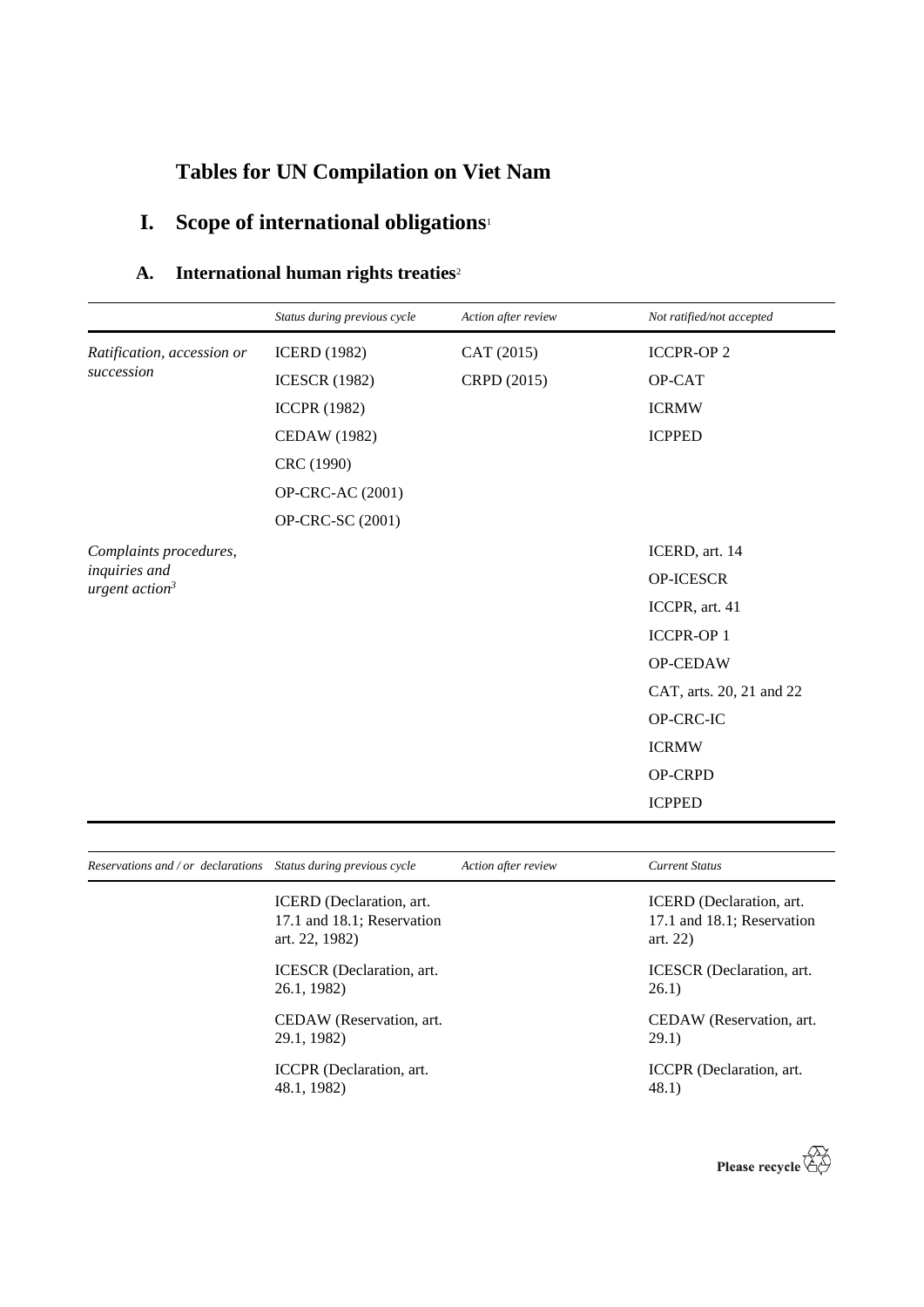CAT (Declaration, art. 4, and 30.1, 2015)

CAT (Declaration, art. 4, and 30.1)

OP-CRC-AC

OP-CRC-AC (General Declaration, 2001)

#### **B. Other main relevant international instruments**

|                                          | Status during previous cycle                                                             | Action after review | Not ratified                                                  |
|------------------------------------------|------------------------------------------------------------------------------------------|---------------------|---------------------------------------------------------------|
| Ratification, accession or<br>succession | Convention on the<br>Prevention and Punishment<br>of the Crime of Genocide               |                     |                                                               |
|                                          | Geneva Conventions of 12<br>August 1949 and Additional<br>Protocols thereto <sup>4</sup> |                     | Additional Protocols II and<br>III <sup>5</sup>               |
|                                          |                                                                                          |                     | Rome Statute of the<br><b>International Criminal Court</b>    |
|                                          |                                                                                          |                     | Conventions on refugees<br>and stateless persons <sup>6</sup> |
|                                          | Palermo Protocol <sup>7</sup>                                                            |                     |                                                               |
|                                          | <b>ILO</b> fundamental<br>Conventions <sup>8</sup>                                       |                     | Conventions n.89, 98 and<br>$105^9$                           |
|                                          |                                                                                          |                     | ILO Conventions Nos. 169<br>and 189 <sup>10</sup>             |
|                                          |                                                                                          |                     | Convention against<br>Discrimination in Education             |

### **II. Cooperation with human rights mechanisms and bodies**

#### **A. Cooperation with treaty bodies**<sup>11</sup>

#### **Reporting status**

| Treaty body         | Concluding observations<br>included in previous review | Latest report submitted<br>since previous review | Latest concluding<br>observations | Reporting status                                    |
|---------------------|--------------------------------------------------------|--------------------------------------------------|-----------------------------------|-----------------------------------------------------|
| <b>CERD</b>         | April 2012                                             | --                                               |                                   | Fifteen to Sixteen<br>reports overdue since<br>2015 |
| <b>CESCR</b>        |                                                        | --                                               | December 2014                     | Fifth report due in<br>November 2019                |
| <b>HR</b> Committee |                                                        | 2017                                             |                                   | Third report pending<br>consideration               |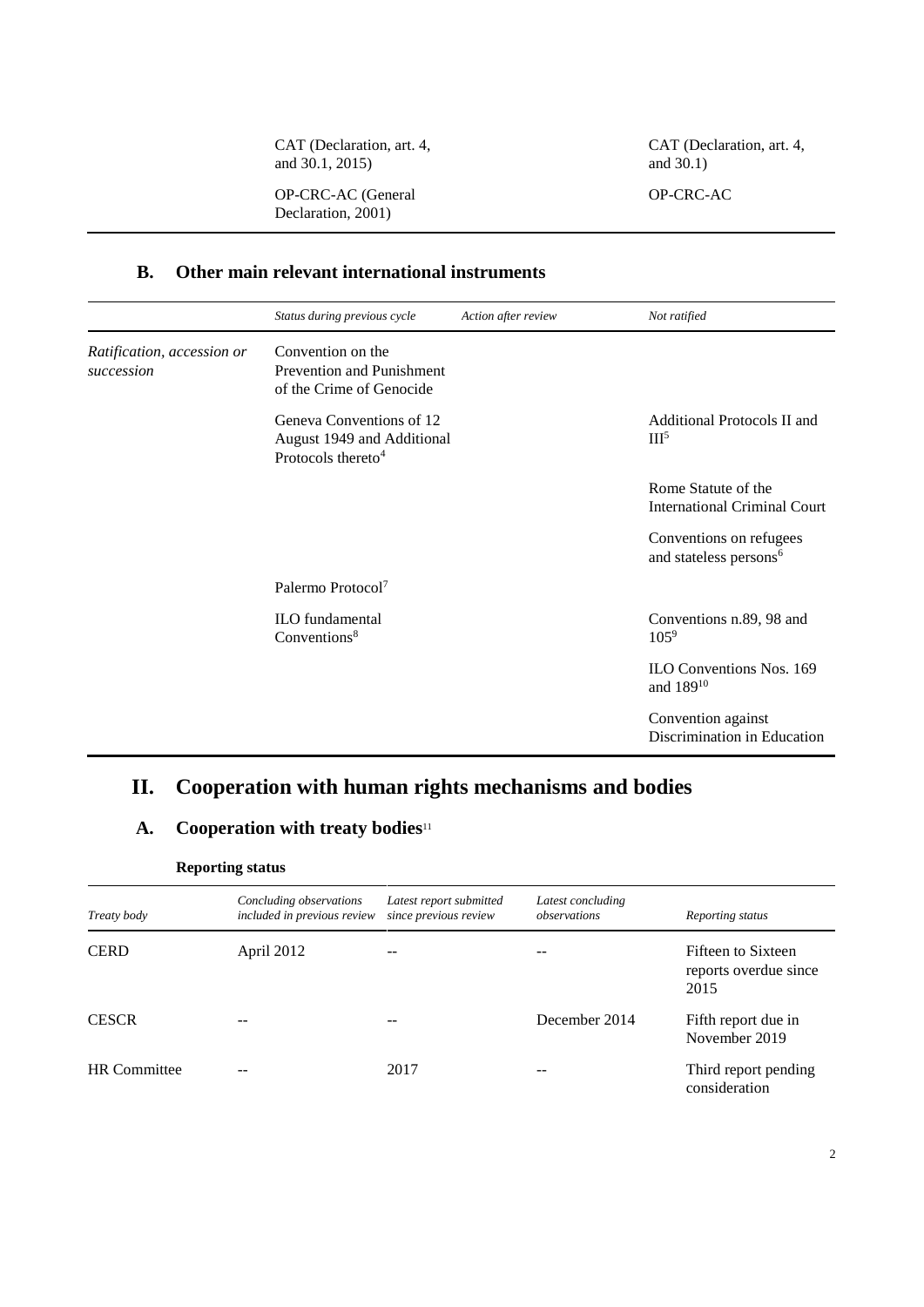| <b>CEDAW</b> | --    | $ -$  | <b>July 2015</b> | Ninth periodic report<br>due in July 2019                   |
|--------------|-------|-------|------------------|-------------------------------------------------------------|
| <b>CAT</b>   | --    | 2017  |                  | Initial report pending<br>consideration in<br>November 2018 |
| <b>CRC</b>   | $- -$ | $- -$ |                  | Fifth and sixth report<br>overdue since 2017                |
| <b>CRPD</b>  | $- -$ | 2018  |                  | Initial report pending<br>consideration                     |

#### **Responses to specific follow-up requests from concluding observations**

| Treaty body  | Due in | Subject matter                                                                          | <b>Submitted</b> |
|--------------|--------|-----------------------------------------------------------------------------------------|------------------|
| <b>CEDAW</b> | 2017   | Violence against women;<br>Participation in political and<br>public life. <sup>12</sup> | $2018^{13}$      |

## **B. Cooperation with special procedures**<sup>14</sup>

|                                                         | Status during previous cycle                                                                                     | Current status                                                                                                                                                                                                                                                                                |
|---------------------------------------------------------|------------------------------------------------------------------------------------------------------------------|-----------------------------------------------------------------------------------------------------------------------------------------------------------------------------------------------------------------------------------------------------------------------------------------------|
| Standing invitations                                    | No                                                                                                               | No                                                                                                                                                                                                                                                                                            |
| Visits undertaken                                       | Religion or belief (2014)                                                                                        | Food (2017)                                                                                                                                                                                                                                                                                   |
| Visits agreed to in principle                           |                                                                                                                  |                                                                                                                                                                                                                                                                                               |
| Visits requested                                        | Freedom of peaceful assembly and<br>association (2014)                                                           | Human Rights Defenders (2015)<br>Sale of Children (2015)<br>Freedom of opinion and expression<br>(2016)<br>Torture (2017)<br>Arbitrary detention (2017)<br>Water and sanitation (2018)<br>Hazardous substances and wastes (2018)<br>Slavery $(2018)$<br>Education (2018)<br>Disability (2018) |
| Responses to letters of<br>allegation and urgent appeal | During the period under review 34<br>communications were sent. The<br>Government replied to 28<br>communications |                                                                                                                                                                                                                                                                                               |
| Follow-up reports and missions                          |                                                                                                                  |                                                                                                                                                                                                                                                                                               |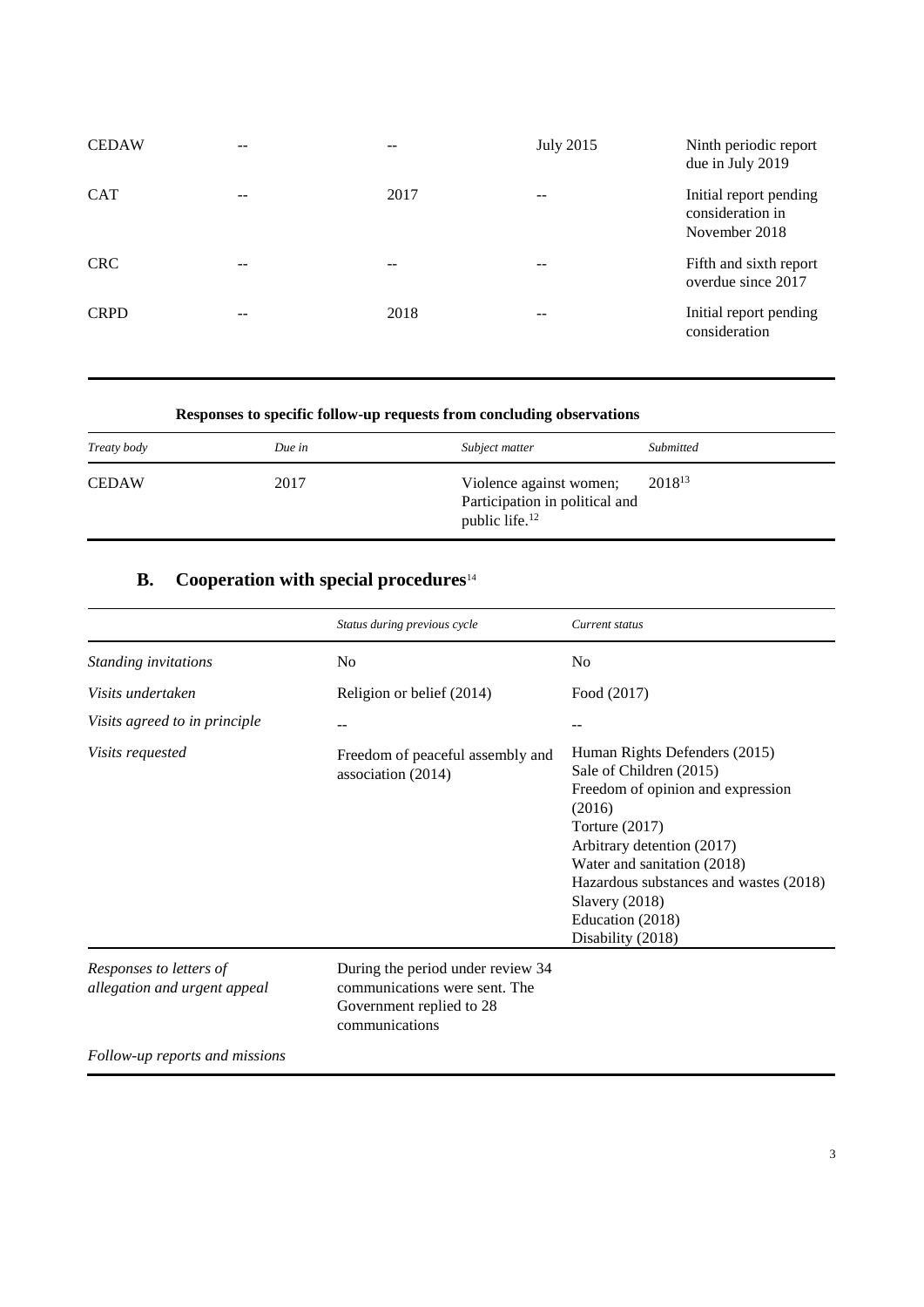# *National human rights institution Status during previous cycle Status during present cycle*<sup>16</sup> None None None

#### **C. Status of national human rights institutions**<sup>15</sup>

#### *Notes*

|                                                                                                       |                                                                                                          | <sup>1</sup> Unless indicated otherwise, the status of ratification of instruments listed in the table may be found on |  |  |
|-------------------------------------------------------------------------------------------------------|----------------------------------------------------------------------------------------------------------|------------------------------------------------------------------------------------------------------------------------|--|--|
| the official website of the United Nations Treaty Collection database, Office of Legal Affairs of the |                                                                                                          |                                                                                                                        |  |  |
|                                                                                                       | United Nations Secretariat, http://treaties.un.org/. Please also refer to the United Nations compilation |                                                                                                                        |  |  |
|                                                                                                       | on Viet Nam from the previous cycle (A/HRC/WG.6/18/VNM/2).                                               |                                                                                                                        |  |  |
| <sup>2</sup> The following abbreviations have been used in the universal periodic review document:    |                                                                                                          |                                                                                                                        |  |  |
|                                                                                                       | <b>ICERD</b>                                                                                             | International Convention on the Elimination of All Forms of                                                            |  |  |
|                                                                                                       |                                                                                                          | Racial Discrimination;                                                                                                 |  |  |
|                                                                                                       | <b>ICESCR</b>                                                                                            | International Covenant on Economic, Social and Cultural                                                                |  |  |
|                                                                                                       |                                                                                                          | Rights;                                                                                                                |  |  |
|                                                                                                       | <b>OP-ICESCR</b>                                                                                         | Optional Protocol to ICESCR;                                                                                           |  |  |
|                                                                                                       | <b>ICCPR</b>                                                                                             | International Covenant on Civil and Political Rights;                                                                  |  |  |
|                                                                                                       | <b>ICCPR-OP1</b>                                                                                         | Optional Protocol to ICCPR;                                                                                            |  |  |
|                                                                                                       | <b>ICCPR-OP2</b>                                                                                         | Second Optional Protocol to ICCPR, aiming at the abolition of                                                          |  |  |
|                                                                                                       |                                                                                                          | the death penalty;                                                                                                     |  |  |
|                                                                                                       | <b>CEDAW</b>                                                                                             | Convention on the Elimination of All Forms of Discrimination                                                           |  |  |
|                                                                                                       |                                                                                                          | against Women;                                                                                                         |  |  |
|                                                                                                       | <b>OP-CEDAW</b>                                                                                          | Optional Protocol to CEDAW;                                                                                            |  |  |
|                                                                                                       | <b>CAT</b>                                                                                               | Convention against Torture and Other Cruel, Inhuman or                                                                 |  |  |
|                                                                                                       |                                                                                                          | Degrading Treatment or Punishment;                                                                                     |  |  |
|                                                                                                       | OP-CAT                                                                                                   | Optional Protocol to CAT;                                                                                              |  |  |
|                                                                                                       | <b>CRC</b>                                                                                               | Convention on the Rights of the Child;                                                                                 |  |  |
|                                                                                                       | OP-CRC-AC                                                                                                | Optional Protocol to CRC on the involvement of children in                                                             |  |  |
|                                                                                                       |                                                                                                          | armed conflict:                                                                                                        |  |  |
|                                                                                                       | OP-CRC-SC                                                                                                | Optional Protocol to CRC on the sale of children, child                                                                |  |  |
|                                                                                                       |                                                                                                          | prostitution and child pornography;                                                                                    |  |  |
|                                                                                                       | OP-CRC-IC                                                                                                | Optional Protocol to CRC on a communications procedure;                                                                |  |  |
|                                                                                                       | <b>ICRMW</b>                                                                                             | International Convention on the Protection of the Rights of All                                                        |  |  |
|                                                                                                       |                                                                                                          | Migrant Workers and Members of Their Families;                                                                         |  |  |
|                                                                                                       | <b>CRPD</b>                                                                                              | Convention on the Rights of Persons with Disabilities;                                                                 |  |  |
|                                                                                                       | <b>OP-CRPD</b>                                                                                           | Optional Protocol to CRPD;                                                                                             |  |  |
|                                                                                                       | <b>ICPPED</b>                                                                                            | International Convention for the Protection of All Persons                                                             |  |  |
|                                                                                                       |                                                                                                          | from Enforced Disappearance.                                                                                           |  |  |
|                                                                                                       |                                                                                                          | Individual complaints: ICCPR-OP 1, art. 1; OP-CEDAW, art. 1; OP-CRPD, art. 1; OP-ICESCR, art.                          |  |  |
|                                                                                                       |                                                                                                          | 1. OP CRC IC art 5: ICERD art $14.$ CAT art $22.$ ICRMW art $77.$ and ICPPED art $31$ Inquiry                          |  |  |

3 1; OP-CRC-IC, art. 5; ICERD, art. 14; CAT, art. 22; ICRMW, art. 77; and ICPPED, art. 31. procedure: OP-CEDAW, art. 8; CAT, art. 20; ICPPED, art. 33; OP-CRPD, art. 6; OP-ICESCR, art. 11; and OP-CRC-IC, art. 13. Inter-State complaints: ICCPR, art. 41; ICRMW, art. 76; ICPPED, art. 32; CAT, art. 21; OP-ICESCR, art. 10; and OP-CRC-IC, art. 12. Urgent action: ICPPED, art. 30.

<sup>4</sup> Geneva Convention for the Amelioration of the Condition of the Wounded and Sick in Armed Forces in the Field (First Convention); Geneva Convention for the Amelioration of the Condition of Wounded, Sick and Shipwrecked Members of Armed Forces at Sea (Second Convention); Geneva Convention relative to the Treatment of Prisoners of War (Third Convention); Geneva Convention relative to the Protection of Civilian Persons in Time of War (Fourth Convention);Protocol Additional to the Geneva Conventions of 12 August 1949, and relating to the Protection of Victims of International Armed Conflicts (Protocol I). For the official status of ratifications, see Federal Department of Foreign Affairs of Switzerland, at https://www.dfae.admin.ch/eda/fr/dfae/politique